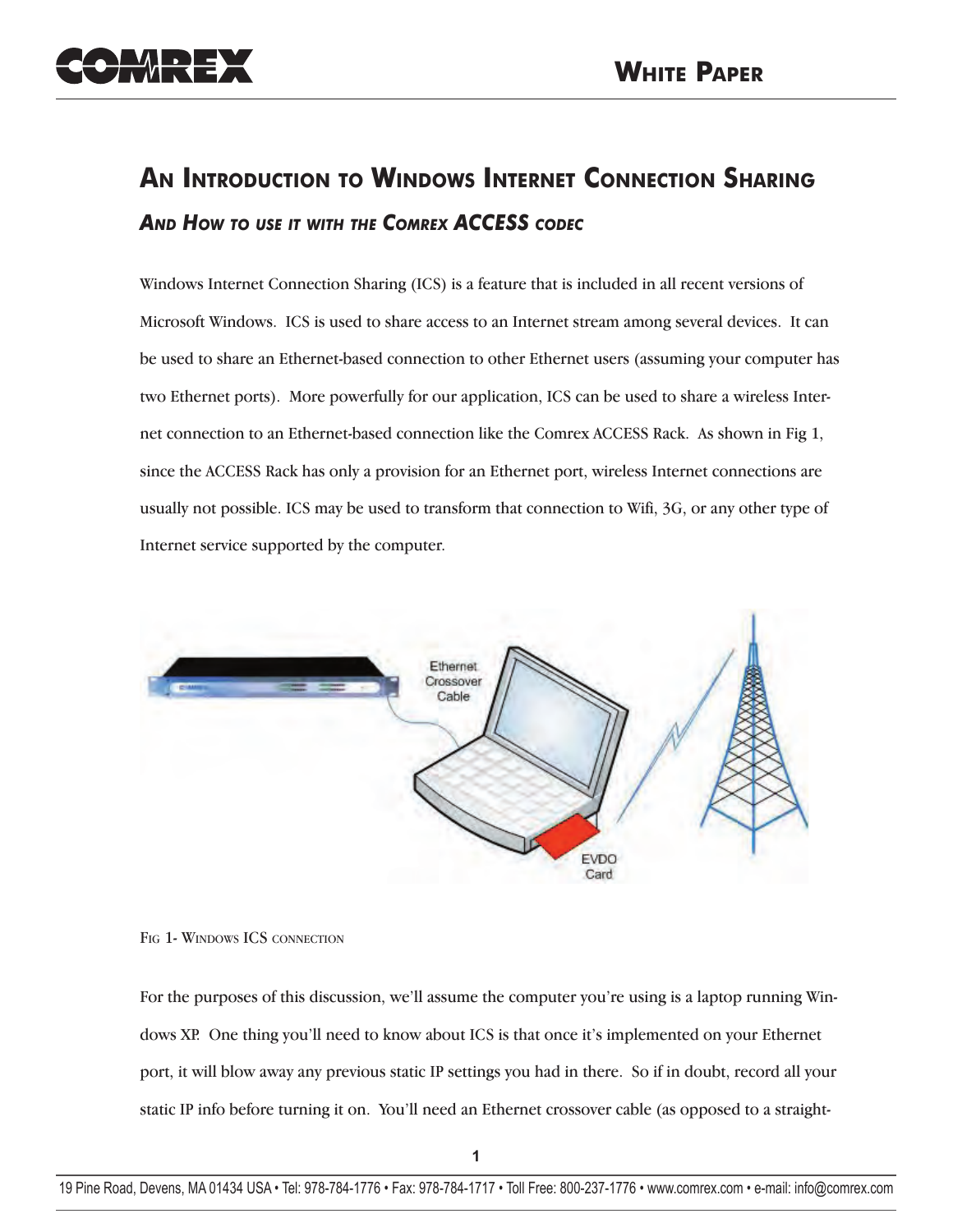through patch cable) to make this work. If you don't have access to a crossover cable, you can put a simple Ethernet switch in the link and use normal patch cables.

One side benefit to using ICS with the ACCESS rack: The ACCESS rack requires a browser to control it, so use of a laptop running ICS serves dual functions—it will share the wireless link as well as provide a browser interface to "drive" the ACCESS rack. Note that the forthcoming ACCESS portable product will solve this problem by including an embedded web browser on the user interface.

## **SETTING UP WINDOWS ICS**



FIGURE 2: WINDOWS NETWORK CONNECTIONS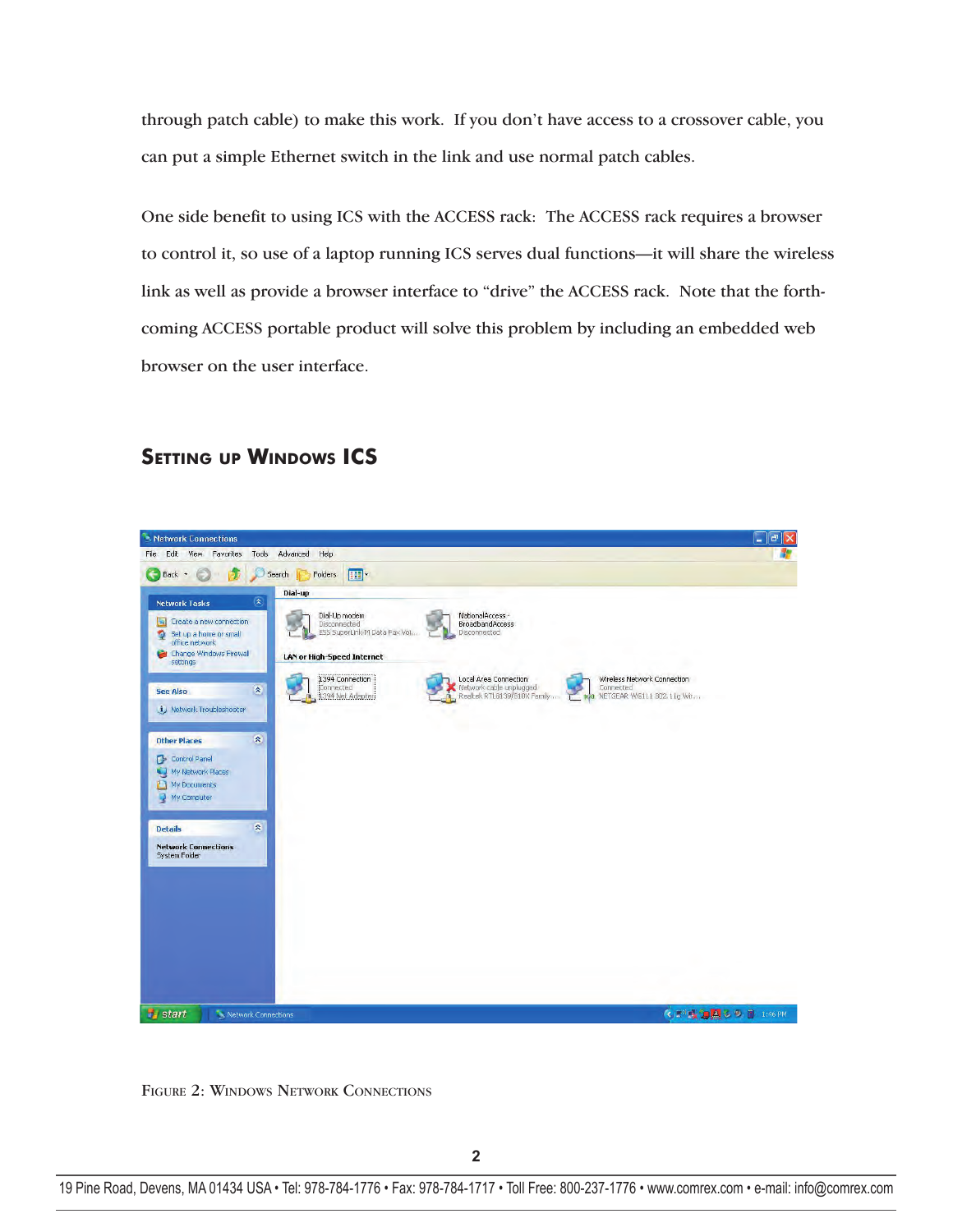Figure 2 shows a typical laptop's network settings menu (this is accessed with Start->Control Panel->Network Connections). This particular computer has several Network Connections from which to choose. Under Dial-up options there appears a dial-up modem and an EVDO connection (labeled National/Broadband Access, which is Verizon's brand name). Under Lan connections, we see a Firewire adapter (1394), an Ethernet port (Local Area Connection) and a WiFi (Wireless Network Connection).

We need to right-click on the connection we wish to share. Note this is the connection we will use as our main Internet link, not the one connected to the ACCESS product. E.g if we are sharing an EVDO connection with an ACCESS connected to the Ethernet port, we would right-click the National/Broadband icon here. In the window that pops up after the rightclick, select properties.



Figure 3- Network Advanced Tab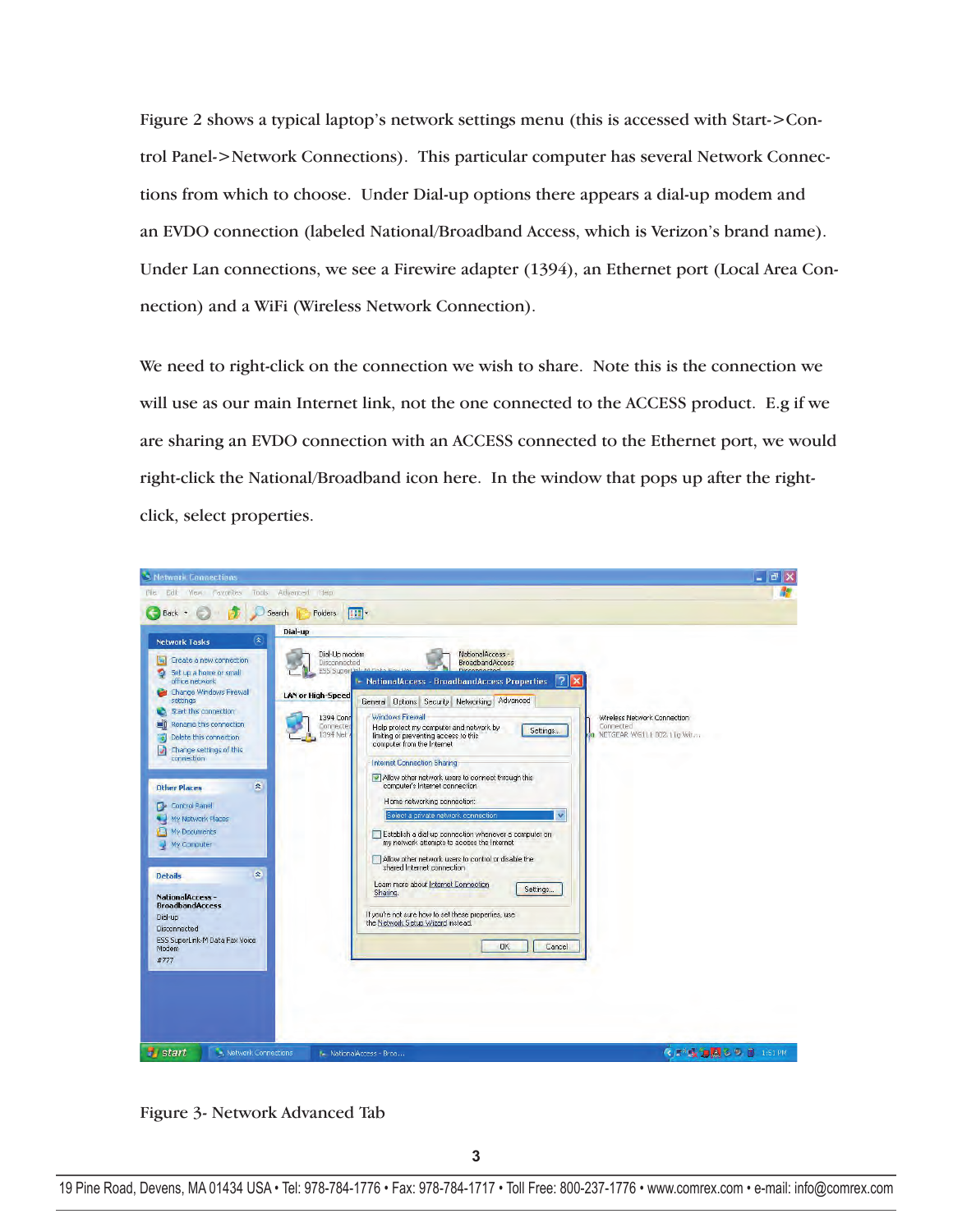Figure 3 shows the properties window for a particular network connection. On the advanced tab, we need to select the box labeled Allow other network users to connect through this computer's Internet connection. Below this option is a pull-down menu to allow you to select which network connection the ACCESS unit will be on (this is called the Home Network Connection). Normally, you will select your Ethernet port here. If only one other network connection exists, this option will not be visible.

By enabling your Ethernet port as the Home networking connection, you've done several things:

1) You have deleted any previous IP information on your Ethernet port and set it to a static address of 192.168.0.1

2) You have enabled a DHCP server in the laptop, which will supply IP information to any device connected to the Ethernet port in the 192.168.0.x range

## **CONNECTING AND USING ACCESS WITH ICS**

#### *GETTING THE ACCESS IP ADDRESS*

As mentioned, you'll need to connect your ACCESS to your laptop using a crossover Ethernet cable. Windows ICS is set up to deliver an IP address to ACCESS. This works fine, and you can extract the assigned IP either by connecting a video monitor to the ACCESS video port (something that's not always terribly convenient on the road) or watching the front panel LEDs as ACCESS boots. This process is described in Appendix A. A simpler way to know the IP address of ACCESS is to assign it statically using the config program before you start. Choose an address within the ICS subnet (192.168.0.7 works for us) and set the gateway address to the laptop's 192.168.0.1 number. This way it never changes and you can easily "find" the ACCESS using your browser.